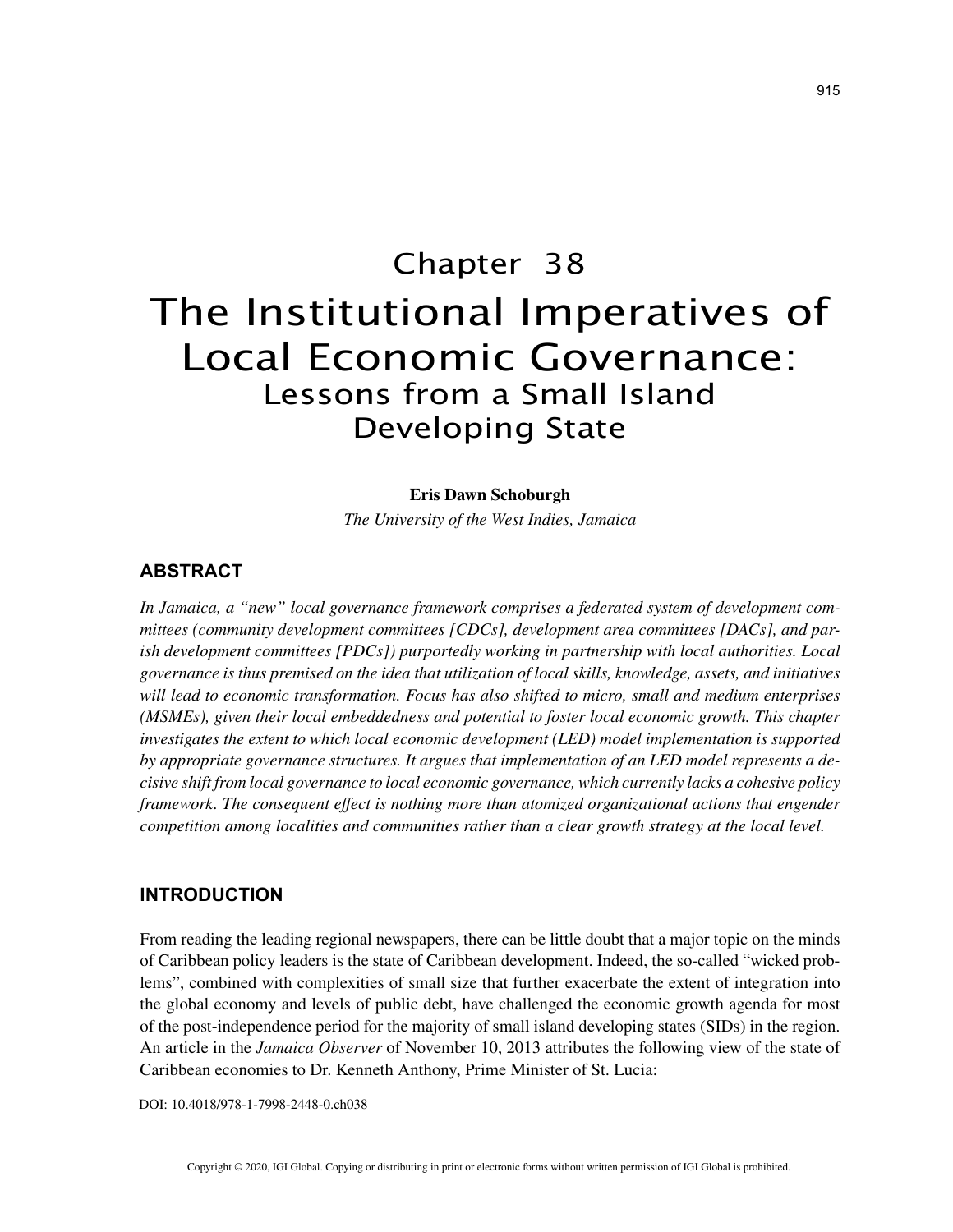#### *The Institutional Imperatives of Local Economic Governance*

*(T)he Caribbean is experiencing 'a tragedy of the times', on account of governments being engaged in one form or another of self-denial while the Caribbean remains in the throes of a major crisis like it has never ever experienced before... the spectre of evolving into failed societies is no longer a subject of imagination…how our societies crawl out of this vicious vortex of persistent low growth, crippling debt, huge fiscal deficits and high unemployment is the single most important question facing us at this time…a grave economic crisis is gnawing away at Caribbean countries while governments are busy looking inward – each busy with their own agenda rather than pursuing a Caribbean solution to the economic crisis. (jamaicaobserver.com)*

As leader of a political administration and past legal advisor to the Caribbean Community (CARICOM), the Prime Minister's position makes him a legitimate bearer of the facts, however unsavoury. Furthermore, regional academic and policy discourses lend support to his views (Bernal, 2000; Briguglio, Persaud, & Stern, 2005; Hall & Benn, 2003; Payne & Sutton, 2001; UNECLAC, 2005; World Bank, 2005).

A 2012 ECLAC-AFD study on patterns of Caribbean development highlighted the region's search for an appropriate development model, even after decades of experimenting with approaches that run the gamut from "industrialization by invitation", transfer of technology, diversification of the economies, to promotion of regional integration. Increased incomes in some countries reflect significant socio-economic gains, but the ECLAC-AFD study found that these countries are threatened by low productivity, low levels of competiveness in certain productive sectors, fiscal and debt crises, natural disasters, and climate change. Further, up until the 1980s some economies relied on agriculture as the basis of their economic strategy, but following the loss of their preferential status as primary exporters to Europe, they have had to make the transition to tourism and offshore financial services as sources of income. The study concluded that "a lack of sustained growth in per capita incomes … makes it difficult to lift a large enough segment of the population out of poverty" (p. 8). The economic profile of Caribbean economies is shown in Table 1. Annual growth rates have fluctuated but have remained below world trends for the most part.

The ECLAC-AFD study highlighted the need for the Caribbean to adopt a new development strategy if the region is to successfully confront its social challenges and lessen the economic divide between the region and other rapidly improving economies of the world (p. 18).

For Jamaica, the focus of this chapter, a development path has been articulated in the Vision 2030 Jamaica National Development Plan (JNDP), the designated roadmap to "sustainable prosperity". The catchphrase *"Jamaica, the place of choice to live, work, raise families, and do business"* encapsulates the philosophy that underpins a mission to transform the country from middle income status to "one which affords its citizens a high quality of life and world-class standards in critical areas including education, health care, nutrition, basic amenities, access to environmental goods and services, civility and social order" (JNDP, p. XX11). Vision 2030 sets the parameters for sectoral and institutional reform initiatives, exemplars of which are the attempts to reshape the subnational sphere to create a context conducive to economic transformation of both people and places.

A number of reforms in the public sector had preceded Vision 2030. Local government reform since 1993 has sought to strengthen the democratic ethos and create a context for empowered citizenry and communities. Aligned to local government reform is a federated system of development committees – community development committees (CDCs), development area committees (DACs) and parish development committees (PDCs) – purportedly working in partnership with local authorities to establish a new